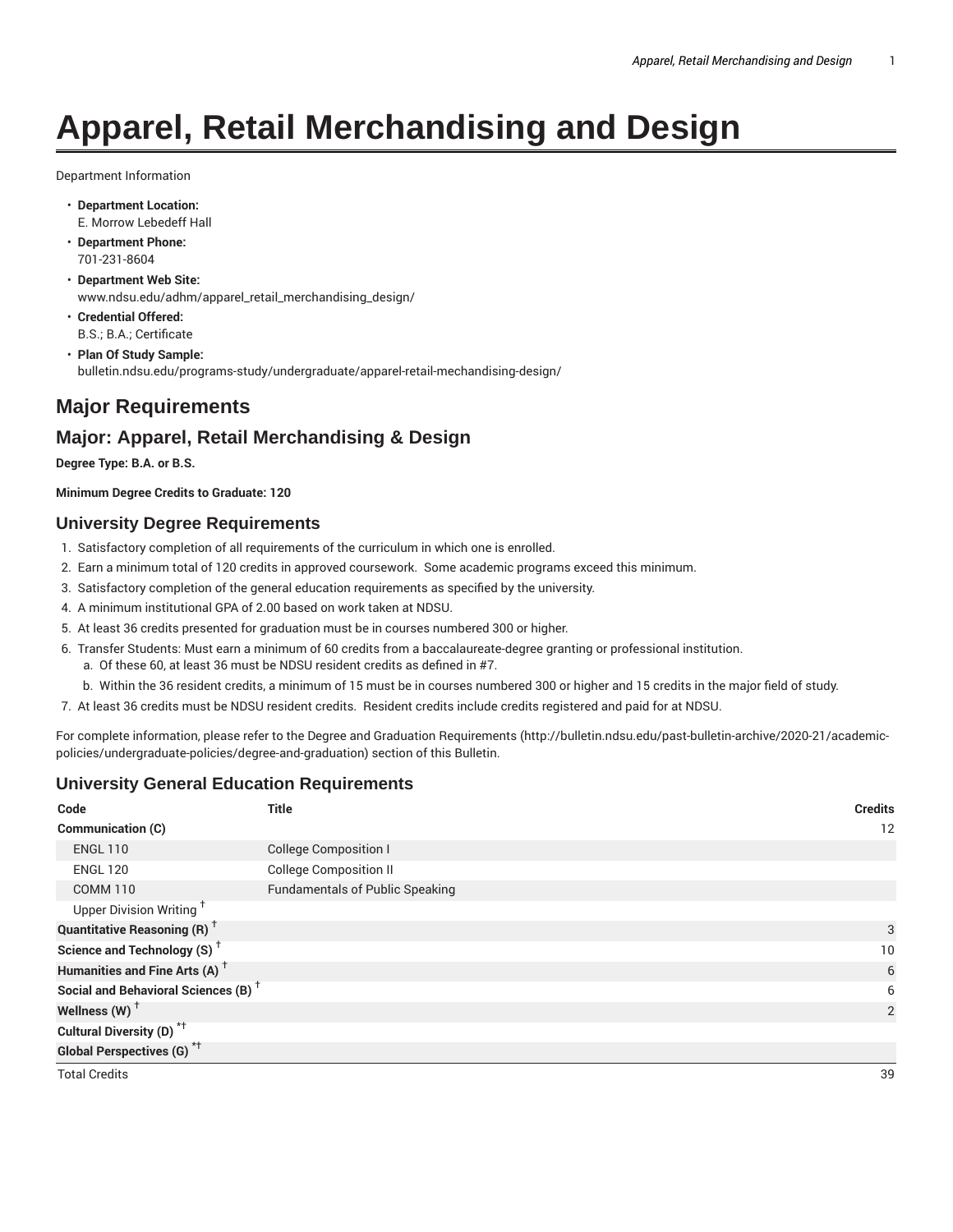- \* May be satisfied by completing courses in another General Education category.
- † General education courses may be used to satisfy requirements for both general education and the major, minor, and program emphases, where applicable. Students should carefully review major requirements to determine if specific courses can also satisfy these general education categories.
- A list of university approved general education courses and administrative policies are available here (http://bulletin.ndsu.edu/past-bulletinarchive/2020-21/academic-policies/undergraduate-policies/general-education/#genedcoursestext).

#### **Major Requirements**

| Code<br><b>Title</b> |                                                                                 | <b>Credits</b> |
|----------------------|---------------------------------------------------------------------------------|----------------|
|                      | Apparel, Retail Merchandising and Design Core Requirements                      |                |
| ADHM 171             | <b>Fashion Dynamics</b>                                                         | 3              |
| ADHM 181             | Aesthetics and Visual Analysis of Apparel Products                              | 3              |
| <b>ADHM 271</b>      | Visual Merchandising and Promotion                                              | 3              |
| <b>ADHM 272</b>      | <b>Product Development</b>                                                      | 3              |
| ADHM 280             | Technology Applications for the Apparel Industry                                | 3              |
| <b>ADHM 366</b>      | <b>Textiles</b>                                                                 | 3              |
| ADHM 367             | <b>Textiles Laboratory</b>                                                      | $\mathbf{1}$   |
| <b>ADHM 371</b>      | <b>Fashion Trend Analysis and Forecasting</b>                                   | 3              |
| <b>ADHM 375</b>      | <b>Professional Development</b>                                                 | 1              |
| <b>ADHM 385</b>      | <b>Global Fashion Economics</b>                                                 | 3              |
| ADHM 386             | Merchandise Planning and Buying                                                 | 3              |
| <b>ADHM 410</b>      | Dress in World Cultures (May satisfy general education category A and D)        | 3              |
| ADHM 489             | <b>Study Tour</b>                                                               | $\mathbf{1}$   |
| ADHM 496             | <b>Field Experience</b>                                                         | 4              |
| or ENTR 496          | Practicum/Internship                                                            |                |
| <b>CSCI 114</b>      | Microcomputer Packages (May satisfy general education category S)               | 3              |
| or MIS 116           | <b>Business Use of Computers</b>                                                |                |
| <b>ECON 105</b>      | Elements of Economics (May satisfy general education category B and G)          | 3              |
| <b>PSYC 111</b>      | Introduction to Psychology (May satisfy general education category B)           | 3              |
| <b>STAT 330</b>      | Introductory Statistics (May satisfy general education category R)              | 3              |
| or CSCI 159          | <b>Computer Science Problem Solving</b>                                         |                |
| <b>ENGL 321</b>      | Writing in the Technical Professions (May satisfy general education category C) | 3              |
|                      | OPTION SELECTION: Select one option from the four listed below.                 | 12-36          |
| <b>Total Credits</b> |                                                                                 | 64-88          |

| <b>Retail Merchandising Option</b> |                                                    |   |
|------------------------------------|----------------------------------------------------|---|
| <b>ADHM 372</b>                    | <b>Global Retailing</b>                            | 3 |
| ADHM 425                           | <b>Experiential Retailing</b>                      | 3 |
| ADHM 470                           | <b>Retail Financial Management and Control</b>     | 3 |
| <b>COMM 260</b>                    | Introduction to Web Design                         | 3 |
| <b>COMM 261</b>                    | Introduction to Web Development                    | 3 |
| Business minor is required         |                                                    |   |
| <b>ACCT 102</b>                    | <b>Fundamentals of Accounting</b>                  | 3 |
| <b>MGMT 320</b>                    | <b>Foundations of Management</b>                   | 3 |
| <b>MRKT 320</b>                    | <b>Foundations of Marketing</b>                    | 3 |
| <b>MRKT 362</b>                    | <b>Foundations of Retailing</b>                    | 3 |
| <b>MRKT 410</b>                    | <b>Consumer Behavior</b>                           | 3 |
| Select one from the following:     |                                                    | 3 |
| <b>MRKT 420</b>                    | Advertising and Integrated Marketing Communication |   |
| <b>MRKT 440</b>                    | <b>International Marketing</b>                     |   |
| <b>MRKT 460</b>                    | <b>Marketing Strategy</b>                          |   |
| <b>MRKT 465</b>                    | Digital Marketing                                  |   |

**Code Title Credits**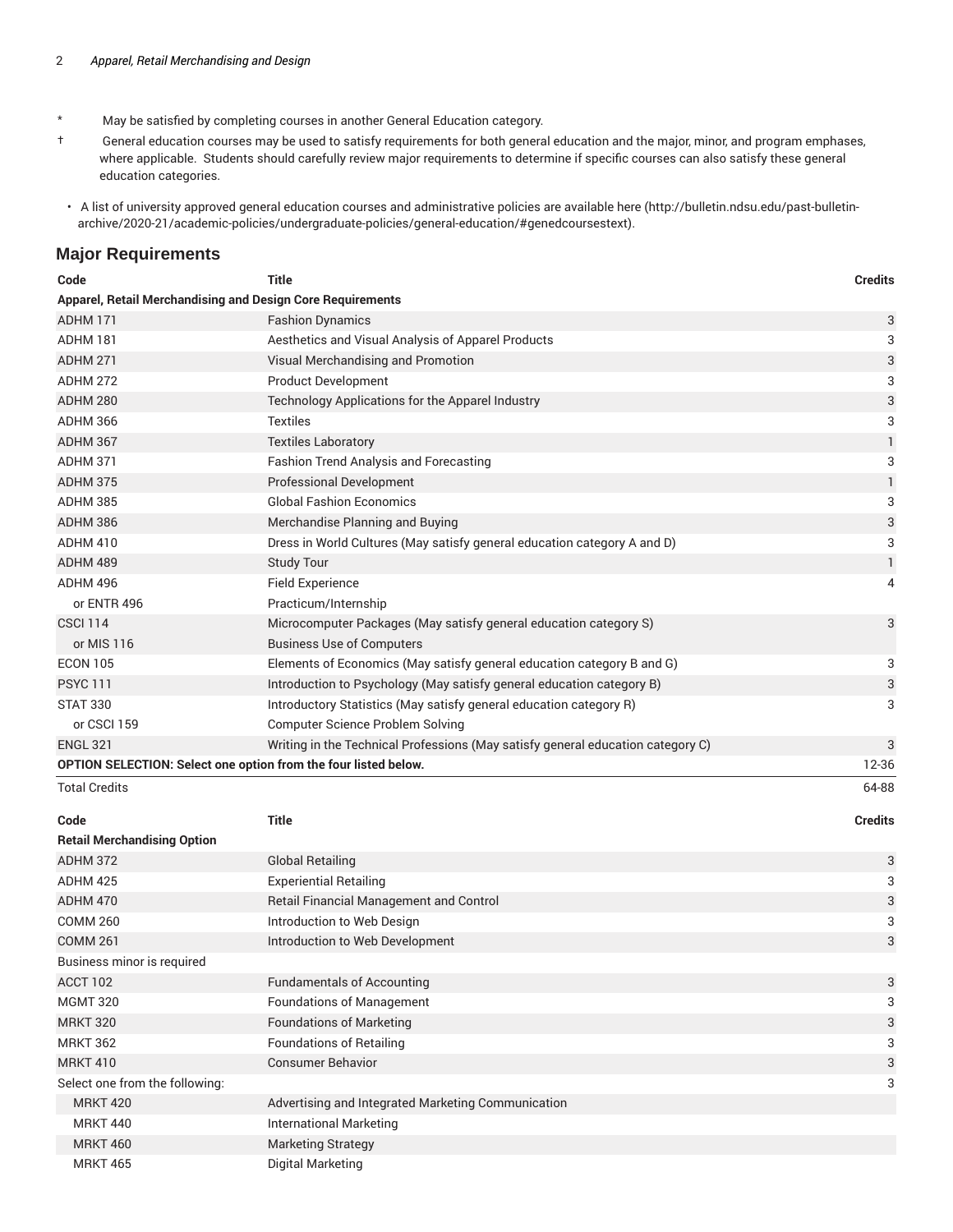|                                           | ADHM 372/MRKT 372 may be used as an elective for the business minor. |                |
|-------------------------------------------|----------------------------------------------------------------------|----------------|
| <b>Total Credits</b>                      |                                                                      | 33             |
| Code                                      | <b>Title</b>                                                         | <b>Credits</b> |
| <b>Fashion Product Development Option</b> |                                                                      |                |
| <b>ADHM 101</b>                           | <b>Beginning Apparel Construction</b>                                | 3              |
| <b>ADHM 155</b>                           | Apparel Construction and Fit                                         | 3              |
| <b>ADHM 310</b>                           | <b>History of Fashion</b>                                            | 3              |
| ADHM 455                                  | Apparel Design and Assembly                                          | 3              |
| <b>Total Credits</b>                      |                                                                      | 12             |
| Code                                      | <b>Title</b>                                                         | <b>Credits</b> |
| <b>Fashion Entrepreneurship Option</b>    |                                                                      |                |
| ADHM 372                                  |                                                                      |                |
|                                           | <b>Global Retailing</b>                                              | 3              |
| ADHM 425                                  | <b>Experiential Retailing</b>                                        | 3              |
| ADHM 470                                  | Retail Financial Management and Control                              | 3              |
| Entrepreneurship minor is required        |                                                                      |                |
| <b>ENTR 201</b>                           | Introduction to Entrepreneurship                                     | 3              |
| or MGMT 470                               | Entrepreneurship/Small Business Management                           |                |

ENTR 401 Entrepreneurship Capstone 3

ACCT 102 **ACCT 102 Fundamentals of Accounting 3 ACCT 102 3 3 3** MGMT 320 **Foundations of Management** 3 MRKT 320 **Foundations of Marketing 3 Foundations** of Marketing 3 MRKT 362 **Foundations of Retailing 3 Foundations 3** 3 MRKT 410 Consumer Behavior **3** Consumer Behavior 3 MRKT 465 Digital Marketing 3

Total Credits 36

Business minor is required

| Code                                 | <b>Title</b>                         | <b>Credits</b> |
|--------------------------------------|--------------------------------------|----------------|
| <b>Interior Merchandising Option</b> |                                      |                |
| Interior design minor required       |                                      |                |
| ADHM 151                             | Design Fundamentals                  | 3              |
| ADHM 161                             | Introduction to Manual Drafting      | 3              |
| ADHM 251                             | Interior Design Studio I-Residential | 3              |
| ADHM 261                             | <b>Visual Communications II</b>      | 3              |
| ADHM 264                             | <b>Residential Systems</b>           | 2              |
| ADHM 315                             | History of Interiors I               | 3              |
| or ADHM 316                          | History of Interiors II              |                |
| ADHM 365                             | <b>CADD</b> for Interiors            | 3              |
| ADHM 368                             | <b>Interior Materials</b>            | 3              |
| <b>Total Credits</b>                 |                                      | 23             |

#### **Degree Requirements and Notes**

ADHM 372/MRKT 372 may be used as an elective for the business minor

• Transfer courses from other institutions must have grades of 'C' or better to be accepted for the program.

• Business minor requires an application to the College of Business and a minimum 2.5 GPA in courses used for the minor.

#### **ACCELERATED PROGRAM IN Apparel, Retail MErchandising and DESIGN (ARMD)**

• A combined/accelerated program will allow high-achieving students to complete both a bachelor's in ARMD and master's degree in Merchandising in five years.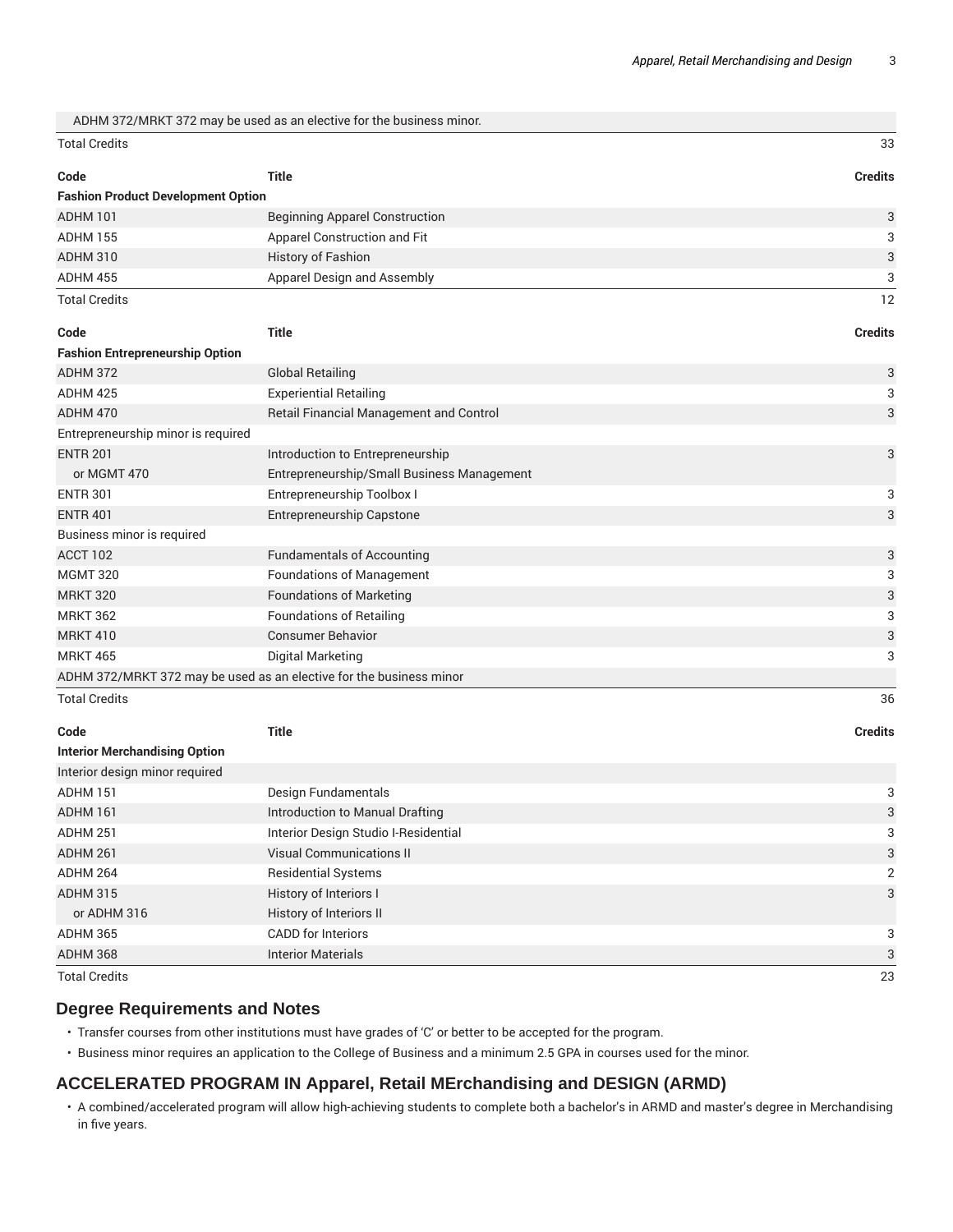- Only students with a cumulative undergraduate GPA of at least 3.50 and who have completed at least 60 credits are eligible to apply. Interested students should speak with an ARMD advisor about how to proceed.
- 15 credits at the master's level may be used to meet the requirements for a bachelor's degree.

# **Minor Requirements**

## **Minor: Apparel, Retail Merchandising & Design**

### **Required Credits: 16**

| Code                                     | <b>Title</b>                                       | <b>Credits</b> |
|------------------------------------------|----------------------------------------------------|----------------|
| <b>Required Courses</b>                  |                                                    |                |
| ADHM 171                                 | <b>Fashion Dynamics</b>                            | 3              |
| <b>ADHM 366</b>                          | <b>Textiles</b>                                    | 3              |
| ADHM 367                                 | <b>Textiles Laboratory</b>                         | 1              |
| Electives: 9 credits from the following: |                                                    | 9              |
| <b>ADHM 101</b>                          | <b>Beginning Apparel Construction</b>              |                |
| <b>ADHM 155</b>                          | Apparel Construction and Fit                       |                |
| ADHM 171                                 | <b>Fashion Dynamics</b>                            |                |
| ADHM 181                                 | Aesthetics and Visual Analysis of Apparel Products |                |
| <b>ADHM 271</b>                          | Visual Merchandising and Promotion                 |                |
| <b>ADHM 272</b>                          | <b>Product Development</b>                         |                |
| ADHM 280                                 | Technology Applications for the Apparel Industry   |                |
| <b>ADHM 310</b>                          | <b>History of Fashion</b>                          |                |
| <b>ADHM 370</b>                          | Sewn-Product Manufacturing and Analysis            |                |
| ADHM 371                                 | <b>Fashion Trend Analysis and Forecasting</b>      |                |
| ADHM 372                                 | <b>Global Retailing</b>                            |                |
| <b>ADHM 385</b>                          | <b>Global Fashion Economics</b>                    |                |
| ADHM 386                                 | Merchandise Planning and Buying                    |                |
| <b>ADHM 410</b>                          | Dress in World Cultures                            |                |
| ADHM 425                                 | <b>Experiential Retailing</b>                      |                |
| <b>ADHM 455</b>                          | Apparel Design and Assembly                        |                |
| <b>ADHM 470</b>                          | Retail Financial Management and Control            |                |
| ADHM 489                                 | <b>Study Tour</b>                                  |                |
| <b>MRKT 320</b>                          | <b>Foundations of Marketing</b>                    |                |
| <b>MRKT 362</b>                          | <b>Foundations of Retailing</b>                    |                |
| <b>Total Credits</b>                     |                                                    | 16             |

**Minor Requirements and Notes:** 

• A minimum of 8 credits must be taken at NDSU.

# **Certificate Requirements**

# **Certificate: Apparel, Retail Merchandising & Design**

#### **Required Credits: 10**

| Code                                             | Title                                  | Credits |
|--------------------------------------------------|----------------------------------------|---------|
| ADHM 101                                         | <b>Beginning Apparel Construction</b>  | 3       |
| ADHM 366                                         | Textiles                               | 3       |
| ADHM 367                                         | <b>Textiles Laboratory</b>             |         |
| Elective Courses: Select one from the following: |                                        | 3       |
| ADHM 371                                         | Fashion Trend Analysis and Forecasting |         |
| ADHM 372                                         | <b>Global Retailing</b>                |         |
| ADHM 385                                         | <b>Global Fashion Economics</b>        |         |